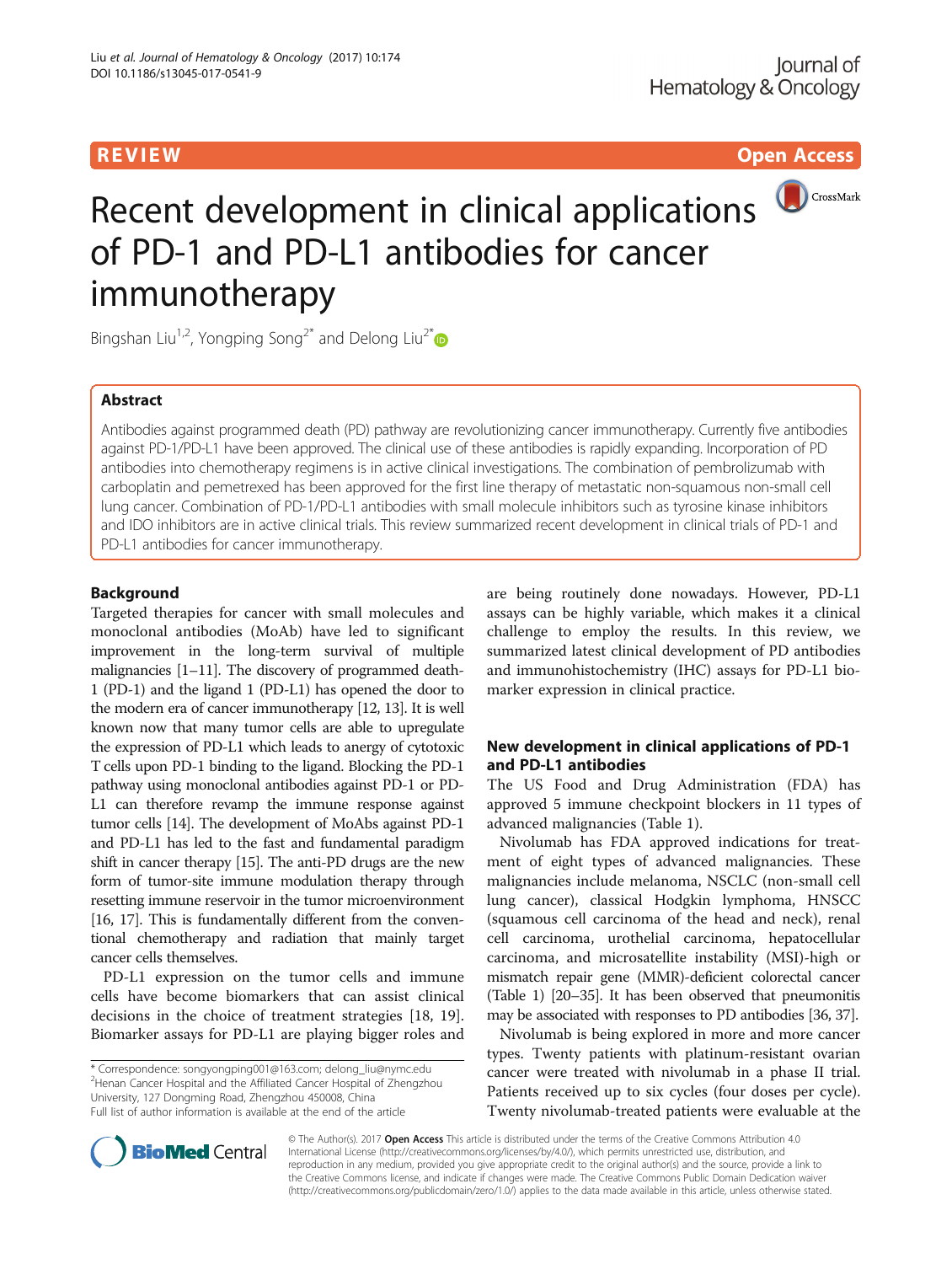| Antibodies    | Dosages <sup>a</sup>                                  | Indications <sup>b</sup>                                                                             |  |
|---------------|-------------------------------------------------------|------------------------------------------------------------------------------------------------------|--|
| Pembrolizumab | 200 mg over 60 min g3 weeks                           | Melanoma, NSCLC, HNSCC, urothelial carcinoma, Hodgkin's lymphoma,<br>MSI-high cancer, gastric cancer |  |
|               | 200 mg over 60 min g3 weeks<br>carboplatin/pemetrexed | First line combination therapy for metastatic non-squamous NSCLC                                     |  |
| Nivolumab     | 240 mg over 60 min g2 weeks                           | Melanoma, NSCLC, renal cell carcinoma, urothelial carcinoma,<br>MSI-high /dMMR CRC, HCC              |  |
|               | 3 mg/kg over 60 min g2 weeks                          | Hodgkin's lymphoma, HNSCC                                                                            |  |
| Atezolizumab  | 1200 mg over 60 min g3 weeks                          | Urothelial carcinoma, NSCLC                                                                          |  |
| Durvalumab    | 10 mg/kg over 60 min g2 weeks                         | Urothelial carcinoma                                                                                 |  |
| Avelumab      | 10 mg/kg over 60 min g2 weeks                         | Merkel cell carcinoma, urothelial carcinoma                                                          |  |
|               |                                                       |                                                                                                      |  |

<span id="page-1-0"></span>Table 1 Clinical applications of PD-1 and PD-L1 antibodies

Abbreviations: NSCLC non-small cell lung cancer, HNSCC head/neck squamous cell carcinoma, MSI microsatellite instability; dMMR deficient mismatch repair gene,

CRC colorectal cancer, HCC hepatocellular carcinoma, min minute,  $q3w$  every 3 weeks

<sup>a</sup>Ffor pediatric dosing and for combination dosage and schedules, please refer to full prescribing information for each individual agent

**PFor exact indications, please refer to full prescribing information for each individual agent** 

time of the report and found to have ORR of 15%. Two of the responding patients had a durable CR (in the 3 mg/kg cohort). At the termination of the study, the median PFS was 3.5 months and the median overall survival (OS) was 20.0 months. The encouraging results from this pilot study of nivolumab in patients with platinum-resistant ovarian cancer suggest potential benefit of PD-1 antibody for refractory ovarian cancer [[38\]](#page-5-0). Nivolumab is being studied in a phase I trial as a maintenance therapy for patients with high-risk hematological malignancies (NCT02985554). More than 350 trials of nivolumab have been registered on [clinicaltrials.gov](http://clinicaltrials.gov).

Currently, pembrolizumab has FDA approved indications of seven different types of advanced malignancies. These malignancies include melanoma [\[39, 40\]](#page-5-0), NSCLC [[41](#page-5-0)–[44\]](#page-5-0), HNSCC, urothelial carcinoma, Hodgkin's lymphoma [[45](#page-5-0)], and gastric cancer [\[46, 47\]](#page-5-0) (Table 1). Among these, FDA approved one indication for any malignancy with high microsatellite instability or mismatch repair gene (MMR) deficiency [\[48\]](#page-5-0). However, response to pembrolizumab in a gastric patient with stable MSI and proficient MMR has been observed [\[49\]](#page-5-0). Pembrolizumab has also been reported to be active in other highly refractory malignancies, such as Ewing's sarcoma [\[50](#page-5-0)]. Recently, pembrolizumab was reported to be active in patients with refractory large cell lymphoma of the mediastinum [\[51](#page-5-0)].

Pembrolizumab has been studied in 26 patients with advanced Merkel cell carcinoma who had not received previous systemic therapy [[52\]](#page-5-0). The overall response rate was 56%. The responses were seen in tumors with positive Merkel cell polyomavirus as well as in those with negative viral infections.

Atezolizumab is approved for treatment of advanced NSCLC and urothelial carcinoma [[53](#page-5-0)–[61](#page-5-0)]. The clinical activity of atezolizumab (MPDL3280A) in renal cell carcinoma (RCC) has been evaluated in 70 patients with metastatic RCC [[62\]](#page-6-0). There were 63 with clear cell RCC and 7 with non-clear cell histology. These patients received atezolizumab every 3 weeks. PD-L1 expression was assessed with the Ventana SP142 assay on tumor cells and tumor-infiltrating immune cells (IC). For patients with clear cell RCC, the OS was 28.9 months (95% CI, 20.0 months to not reach) and PFS was 5.6 months (95% CI, 3.9 to 8.2 months). The ORR was 15% (95% CI, 7 to 26%). When the response was correlated with PD-L1 expression on IC cells, it was found that higher response rate was seen in PD-L1 expression ICs (18% RR in IC1/2/3, 9% RR in IC0). This study provided data to guide further trials with atezolizumab in RCC.

Durvalumab is approved for treatment of advanced urothelial carcinoma [\[63](#page-6-0), [64\]](#page-6-0). Recently, the result of PACIFIC study was reported [\[65](#page-6-0)]. This was a randomized, placebo-controlled study of consolidation therapy for non-resectable stage III NSCLC after 2 cycles of planned chemoradiotherapy. Durvalumab was given as 10 mg/kg iv infusion over 30 min every 2 weeks up to 12 months. The PFS was significantly better for durvalumab (16.8 months, 95% CI 13 to 18.1 m) than that of the placebo arm  $(5.6 \text{ m}, 95\% \text{ CI}, 4.6-7.8 \text{ m}), p < 0.001$ ). Overall survival as the secondary endpoint favored durvalumab, whereas the safety measures were similar in both groups. From this study, durvalumab was found to prolong PFS for approximately 11 months.

Avelumab is approved for treatment of advanced Merkel cell cancer and advanced urothelial carcinoma [[66, 67](#page-6-0)]. In a dose-escalation phase 1a trial, avelumab has demonstrated an acceptable safety profile and early suggestion of activity in patients with advanced solid tumors [\[68](#page-6-0)]. A phase Ib dose-expansion cohort of that trial was done in a cohort of patients with advanced, platinum-treated non-small-cell lung cancer (NSCLC) [[69\]](#page-6-0). In this trial, 184 patients were treated with avelumab and followed for a median of 8.8 months. Severe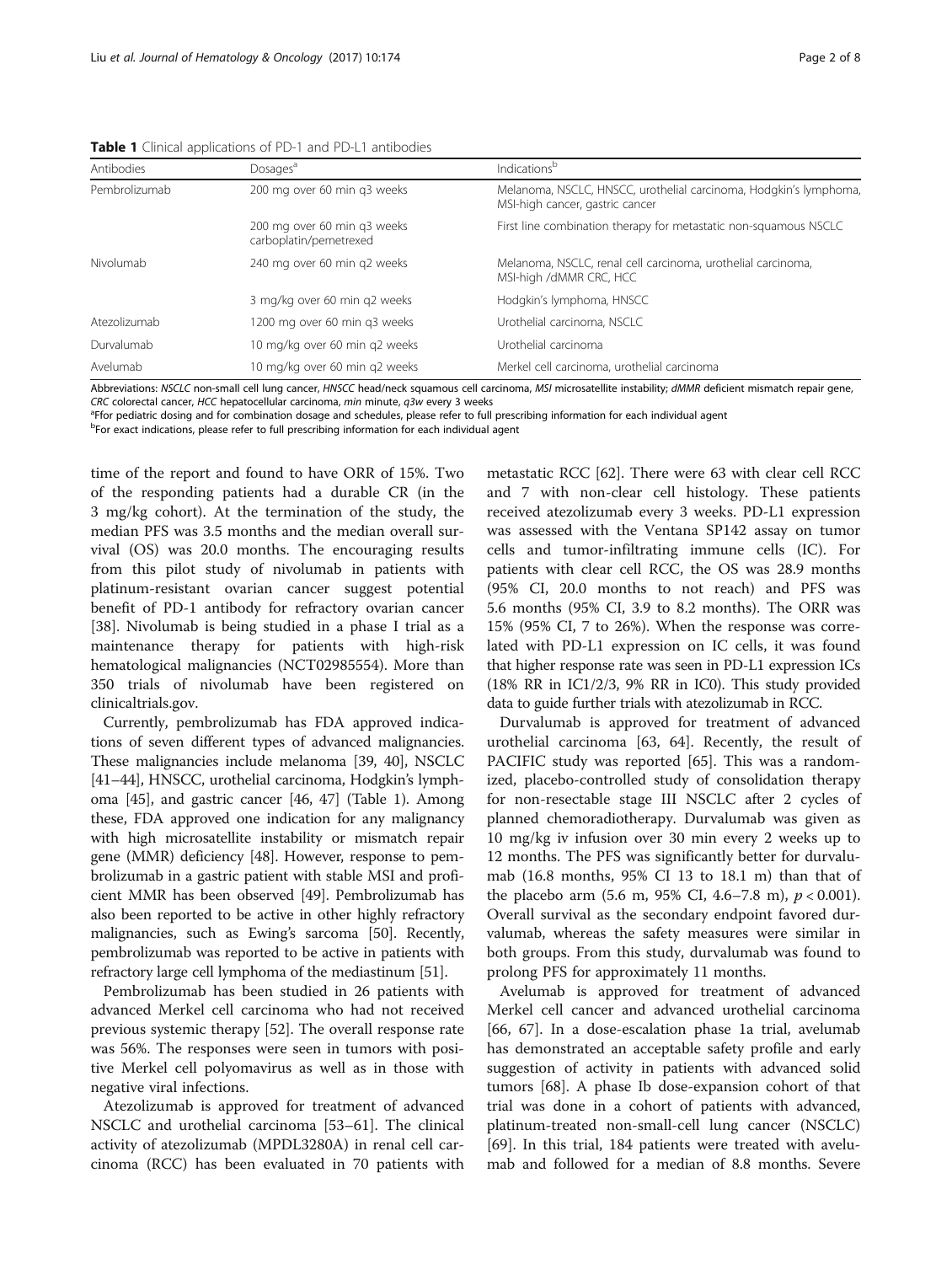adverse events (SAE) occurred in 44% of the 184 patients. The most common treatment-emerging adverse events (TEAE) among the 184 patients were fatigue 25%, infusion-related reaction (IRR) 21%, and nausea 13%. The ORR was 12% (95% CI 8–18), including 1 CR and 21 PR. In addition, 38% had stable disease. Further study on avelumab for advanced NSCLC appears to be warranted.

## Combination studies of PD-1 and PD-L1 antibodies with chemotherapy

In an attempt to enhance clinical benefits of cancer immunotherapy, PD antibodies are being evaluated in clinical trials in combination with chemotherapeutic agents [[70](#page-6-0)]. The benefit of PD antibody in combination with radiation remains to be determined [[71\]](#page-6-0).

Nivolumab in combination with ipilimumab has been shown to improve progression-free survival of and approved for unresectable or metastatic melanoma [\[72](#page-6-0)]. A recent update from this trial revealed benefit on prolonged 3-year overall survival [[73](#page-6-0)]. Nivolumab plus ipilimumab combination was studied in an open-label, phase 1, multi-cohort study (CheckMate 012) treatmentnaïve patients with recurrent stage IIIb or stage IV NSCLC [[74\]](#page-6-0). The first-line nivolumab plus ipilimumab was tolerable and showed a high response rate. This study supports further clinical trial of this combination in a phase 3 study.

Nivolumab plus platinum-based doublet chemotherapy (PT-DC) was evaluated for safety and tolerability as first-line therapy in 56 patients with advanced NSCLC [[75\]](#page-6-0). Nivolumab plus PT-DC were given concurrently every 3 weeks for 4 cycles. This was followed by nivolumab alone as maintenance until progression or unacceptable toxicity. SAEs occurred in 45% of the patients. Seven percent had pneumonitis. AE-related discontinuation rate was reported more with the combination. Similar responses were seen in all dose levels irrelevant of PD-L1 expression. 2-year OS rate reached 62% in the nivolumab 5 mg/kg plus PT-DC group. This may warrant further investigation.

Pembrolizumab was studied in combination with the doublet chemotherapy of carboplatin and pemetrexed in a multicenter randomized phase II study for patients with chemotherapy-naïve stage IIIB/IV non-squamous NSCLC and without EGFR or ALK mutations (KEY-NOTE-021) [[76\]](#page-6-0). In this study, PD-L1 tumor proportion score was stratified as  $\langle 1\% \rangle$  vs  $\langle -1\% \rangle$ . A total of 123 patients were enrolled in this published report. Among these patients, 60 received pembrolizumab plus chemotherapy (the combination group) and 63 had chemotherapy alone. Four cycles of pembrolizumab 200 mg plus carboplatin area under curve 5 mg/mL per min and pemetrexed 500 mg/m2 every 3 weeks were given to all patients. This was followed by pembrolizumab for 24 months and indefinite pemetrexed maintenance therapy versus indefinite pemetrexed maintenance therapy alone. At disease progression, those patients in the pemetrexed alone group were allowed for crossover to receive pembrolizumab. The primary endpoint was objective response rate (ORR). The ORR in the combination group was 55% (95% CI 42–68). This was significantly better than that in the pemetrexed alone group (29%; 18–41)  $(p = 0.0016)$ . The incidence of severe treatment-emerging adverse events (TEAEs) was similar, and the most common ones were anemia and neutropenia. This was the first prospective randomized study that showed a benefit of a triplet regimen over doublet chemotherapy. This combination modality has been approved by FDA as the first line treatment for metastatic non-squamous NSCLC (Table [1](#page-1-0)). The benefit of adding pembrolizumab to platinumdoublet is being confirmed in two ongoing international, randomized, double-blind, phase 3 studies, KEYNOTE-189/NCT02578680 and KEYNOTE-407/NCT02775435.

# Combination studies of PD-1 and PD-L1 antibodies with other agents

Bevacizumab was combined with atezolizumab in a trial for metastatic RCC. When intra-tumoral CD8(+) T cells were enumerated and compared, it was found that the T cells increased in number following combination treatment. Biomarkers were examined in the study. Increase in chemokines was most notable for CX3CL1 (fractalkine) and its receptors. Following bevacizumab and atezolizumab combination treatment, more lymphocytes were seen in tumor tissues. This study suggests that the bevacizumab and atezolizumab combination improves antigen-specific T-cell migration [[77](#page-6-0)].

Durvalumab was studied in a phase Ib trial in combination with osimertinib in NSCLC patients with EGFR activating mutations. The part A enrolled patients who were pretreated with EGFR tyrosine kinase inhibitors (TKI), and the part B enrolled treatment-naïve NSCLC patients. This combination was terminated for further enrollment due to high incidence of interstitial lung disease (38%) [[78\]](#page-6-0). In a separate study, durvalumab was evaluated in a phase I trial in combination with gefitinib in treatment-naïve patients with NSCLC [[79\]](#page-6-0). Early results appeared to be encouraging yet higher incidence of grade 3/4 liver enzyme elevation (40–70%) was observed. Atezolizumab was also studied in a phase I trial in combination with erlotinib in NSCLC patients with EGFR activating mutations [\[80](#page-6-0)]. In this report, 28 patients were included. TEAEs were seen in 50% of the patients, though no pneumonitis was reported. Early results from combination of EGFR TKIs with immunotherapy revealed higher incidence of TEAEs. Therefore, the combination therapy of EGFR TKI and immunotherapy remains investigational [[78](#page-6-0)].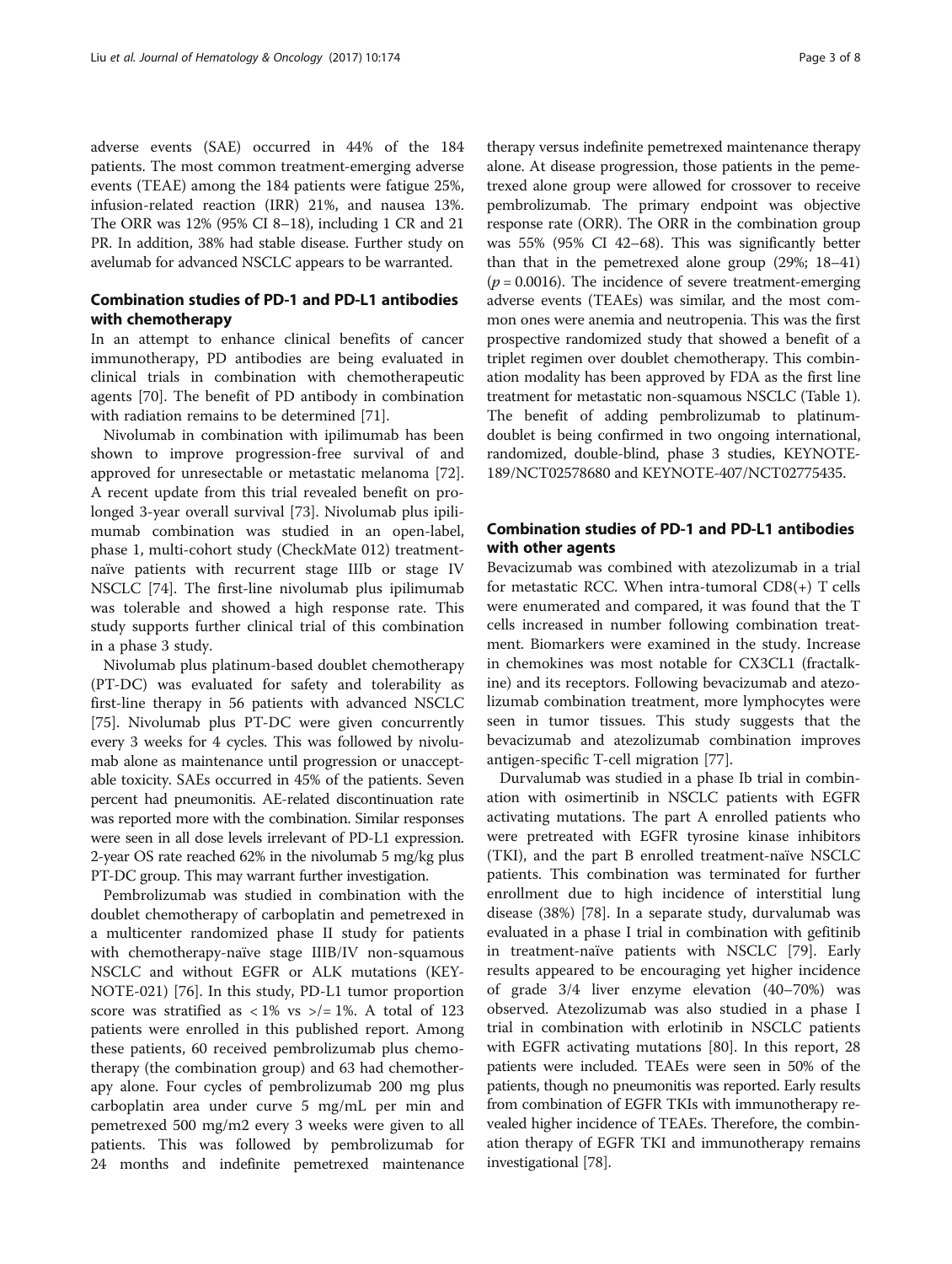PD-1 antibodies are also being studied in combination with indoximod, an inhibitor of indoleamine 2,3-dioxigenase 1 (IDO1) (NCT03301636) [\[81](#page-6-0)]. In a single arm phase 2 study of indoximod in combination with immunotherapy for patients with metastatic melanoma, a large majority of patients received indoximod with pembrolizumab as reported in an interim analysis [[82](#page-6-0)]. Indoximod was given as 1200 mg PO twice daily concurrently with pembrolizumab (3 mg/kg q 21 days). The primary endpoint was ORR. In this report, 60 patients received the indoximod/pembrolizumab combination. The ORR was 52% (CR 8% + PR 44%). The combination was well tolerated. GI toxicities, anemia (17%), and hyperglycemia (17%) were the most common adverse events. A randomized phase 2/3 study of indoximod in combination with pembrolizumab or nivolumab is ongoing in patients with advanced melanoma (NLG2107, NCT03301636). Other IDO inhibitors are also being evaluated in combination with immunotherapy [[81](#page-6-0)].

#### Bioassays for PD-L1

The discovery of targetable oncogenes led to the routine molecular testing for gene mutations, such as those genes encoding epidermal growth factor receptor (EGFR) and BRAF V600E, ALK, the rat osteosarcoma (ROS1), FLT3, and IDH1/2 [\[41](#page-5-0), [83\]](#page-6-0). More and more companion or complementary diagnostic assays are being approved upon approval of pharmaceutical products. A companion diagnostic assay is defined as a necessary test for the safe and efficacious use of a corresponding drug or biological product, whereas a complementary diagnostic assay is a test that evaluates a biomarker for the companion product to assess the risk/benefit ratio for a subset of patients [\[84, 85\]](#page-6-0). A complementary assay is not deemed essential in decision-making for the companion product. Avelumab was approved without a companion/complementary assay (Table 2).

Evaluation of PD expression on tumor cells and tumor-infiltrating T cells assists clinical decisions [[86](#page-6-0)–[88](#page-6-0)]. A variety of detection platforms were studied at different levels (protein, mRNA). Four immunohistochemistry (IHC) based assays have been approved by FDA (Table 2). These assays include Dako 22C3, 28-8, and Ventana SP142 and SP263 [\[89, 90](#page-6-0)]. These bioassays have disparate positivity cut-

|  |  |  |  | Table 2 Bioassays for PD-L1 expression |
|--|--|--|--|----------------------------------------|
|--|--|--|--|----------------------------------------|

| Antibodies    | Bioassays                 |
|---------------|---------------------------|
| Pembrolizumab | Dako 22C3                 |
| Nivolumab     | Dako 28-8                 |
| Atezolizumab  | Ventana SP142             |
| Durvalumab    | Ventana SP <sub>263</sub> |
| Avelumab      | <b>NA</b>                 |
|               |                           |

NA not applicable

off points and scoring systems in different tissue types. Therefore, standardization of clinical decision-making proves to be highly challenging.

Multiple studies have suggested that PD-L1 expression is affected by the specimen size, biopsy location, variable components of tumor and immune microenvironment, and tumor transformation [\[89](#page-6-0)]. To use PD-L1 as a predictive biomarker in clinical practice, these factors should be taken into consideration.

There exists a soluble form of PD-L1 (sPD-L1) in the sera of patients [[91](#page-6-0)–[94\]](#page-7-0). It remains unclear whether sPD-L1 level has correlation with clinical response to the checkpoint inhibitor treatment. It has been suggested that high sPD-L1 levels correlate with poor prognosis [[95](#page-7-0)–[98\]](#page-7-0). Liquid biopsy is increasingly used as a substitute of tissue sampling [\[99](#page-7-0)]. The value of liquid biopsy results and correlation with response to PD antibodies are uncertain at this time. Further development of multi-parameter biomarker panels is urgently needed.

#### Conclusion and future directions

PD antibodies are revolutionizing cancer immunotherapy. The clinical use of PD antibodies is rapidly expanding. It has been shown that treatment history with hypomethylating agents appears to enhance response to PD-1 antibody [\[45\]](#page-5-0). Recent reports have shown that pembrolizumab is able to enhance CAR-T cell activity [[100, 101](#page-7-0)]. Incorporation of PD antibodies into chemotherapy regimens is in active clinical investigations. Combination of PD antibodies with small molecule inhibitors such as IDO inhibitors and TKIs may further increase clinical efficacy.

#### **Abbreviations**

HNSCC: Head and neck squamous cell carcinoma; NSCLC: Non-small cell lung cancer; PD: Programmed death; RCC: Renal cell carcinoma; UCC: Urothelial cell carcinoma

#### Acknowledgements

This study was partly supported by Henan Cancer Hospital and the affiliated Cancer Hospital of Zhengzhou University.

#### Funding

This project was partly supported by the Zhengzhou University training fellowship (BL) and by the National Natural Science Foundation of China (NSFC grant no. 81470287, YPS). BL is a recipient of 2017 CAHON Young Investigator Award [\(www.cahon.org](http://www.cahon.org)).

#### Availability of data and materials

The material supporting the conclusion of this study has been included within the article.

#### Authors' contributions

DL designed the study. All authors participated in the draft of the manuscript. All authors read and approve the final manuscript.

Ethics approval and consent to participate

# This is not applicable for this study.

Consent for publication This is not applicable for this study.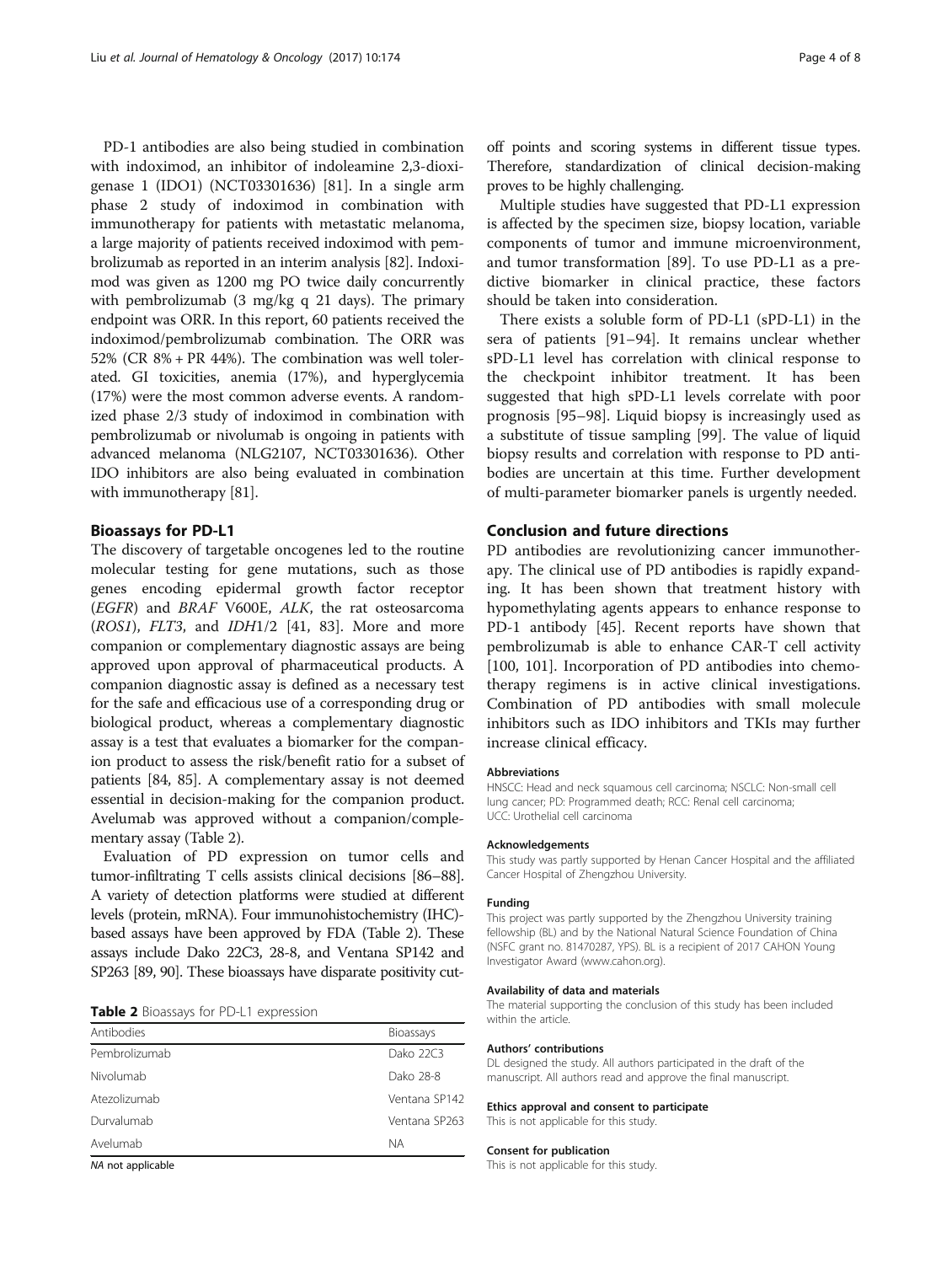#### <span id="page-4-0"></span>Competing interests

The authors declare that they have no competing interests.

#### Publisher's Note

Springer Nature remains neutral with regard to jurisdictional claims in published maps and institutional affiliations.

#### Author details

<sup>1</sup>School of Basic Medical Sciences and the Affiliated Cancer Hospital of Zhengzhou University, Zhengzhou, China. <sup>2</sup>Henan Cancer Hospital and the Affiliated Cancer Hospital of Zhengzhou University, 127 Dongming Road, Zhengzhou 450008, China.

#### Received: 17 October 2017 Accepted: 15 November 2017 Published online: 01 December 2017

#### References

- Kantarjian HM, DeAngelo DJ, Stelljes M, Martinelli G, Liedtke M, Stock W, Gokbuget N, O'Brien S, Wang K, Wang T, Paccagnella ML, Sleight B, Vandendries E, Advani AS. Inotuzumab ozogamicin versus standard therapy for acute lymphoblastic leukemia. N Engl J Med. 2016;375(8):740–53.
- 2. Wang S, Cang S, Liu D. Third-generation inhibitors targeting EGFR T790M mutation in advanced non-small cell lung cancer. J Hematol Oncol. 2016;9:34.
- Shaw AT, Kim DW, Mehra R, Tan DS, Felip E, Chow LQ, Camidge DR, Vansteenkiste J, Sharma S, De Pas T, Riely GJ, Solomon BJ, Wolf J, Thomas M, Schuler M, Liu G, Santoro A, Lau YY, Goldwasser M, Boral AL, Engelman JA. Ceritinib in ALK-rearranged non-small-cell lung cancer. N Engl J Med. 2014;370(13):1189–97.
- 4. Shaw AT, Kim DW, Nakagawa K, Seto T, Crino L, Ahn MJ, De Pas T, Besse B, Solomon BJ, Blackhall F, YL W, Thomas M, O'Byrne KJ, Moro-Sibilot D, Camidge DR, Mok T, Hirsh V, Riely GJ, Iyer S, Tassell V, Polli A, Wilner KD, Janne PA. Crizotinib versus chemotherapy in advanced ALK-positive lung cancer. N Engl J Med. 2013;368(25):2385–94.
- 5. YL W, Zhou C, Liam CK, Wu G, Liu X, Zhong Z, Lu S, Cheng Y, Han B, Chen L, Huang C, Qin S, Zhu Y, Pan H, Liang H, Li E, Jiang G, How SH, Fernando MC, Zhang Y, Xia F, Zuo Y. First-line erlotinib versus gemcitabine/cisplatin in patients with advanced EGFR mutation-positive non-small-cell lung cancer: analyses from the phase III, randomized, open-label, ENSURE study. Ann Oncol. 2015;26(9):1883–9.
- Yang JC, Wu YL, Schuler M, Sebastian M, Popat S, Yamamoto N, Zhou C, Hu CP, O'Byrne K, Feng J, Lu S, Huang Y, Geater SL, Lee KY, Tsai CM, Gorbunova V, Hirsh V, Bennouna J, Orlov S, Mok T, Boyer M, Su WC, Lee KH, Kato T, Massey D, Shahidi M, Zazulina V, Sequist LV. Afatinib versus cisplatin-based chemotherapy for EGFR mutation-positive lung adenocarcinoma (LUX-lung 3 and LUX-lung 6): analysis of overall survival data from two randomised, phase 3 trials. Lancet Oncol. 2015;16(2):141–51.
- 7. Wang S, Song Y, Yan F, Liu D. Mechanisms of resistance to third-generation EGFR tyrosine kinase inhibitors. Front Med. 2016;10(4):383–8.
- 8. Alexander PB, Wang X-F. Resistance to receptor tyrosine kinase inhibition in cancer: molecular mechanisms and therapeutic strategies. Front Med. 2015;9(2):134–8.
- Kantarjian H, Jabbour E, Topp MS. Blinatumomab for acute lymphoblastic leukemia. N Engl J Med. 2017;376(23):e49.
- 10. Kantarjian H, Stein A, Gokbuget N, Fielding AK, Schuh AC, Ribera JM, Wei A, Dombret H, Foa R, Bassan R, Arslan O, Sanz MA, Bergeron J, Demirkan F, Lech-Maranda E, Rambaldi A, Thomas X, Horst HA, Bruggemann M, Klapper W, Wood BL, Fleishman A, Nagorsen D, Holland C, Zimmerman Z, Topp MS. Blinatumomab versus chemotherapy for advanced acute lymphoblastic leukemia. N Engl J Med. 2017;376(9):836–47.
- 11. Burger JA, Tedeschi A, Barr PM, Robak T, Owen C, Ghia P, Bairey O, Hillmen P, Bartlett NL, Li J, Simpson D, Grosicki S, Devereux S, McCarthy H, Coutre S, Quach H, Gaidano G, Maslyak Z, Stevens DA, Janssens A, Offner F, Mayer J, O'Dwyer M, Hellmann A, Schuh A, Siddiqi T, Polliack A, Tam CS, Suri D, Cheng M, et al. Ibrutinib as initial therapy for patients with chronic lymphocytic leukemia. N Engl J Med. 2015;373(25):2425–37.
- 12. Dong H, Zhu G, Tamada K, Chen L. B7-H1, a third member of the B7 family, co-stimulates T-cell proliferation and interleukin-10 secretion. Nat Med. 1999;5(12):1365–9.
- 13. Dong H, Strome SE, Salomao DR, Tamura H, Hirano F, Flies DB, Roche PC, Lu J, Zhu G, Tamada K, Lennon VA, Celis E, Chen L. Tumor-associated B7-H1

promotes T-cell apoptosis: a potential mechanism of immune evasion. Nat Med. 2002;8(8):793–800.

- 14. Topalian Suzanne L, Drake Charles G, Pardoll Drew M. Immune checkpoint blockade: a common denominator approach to cancer therapy. Cancer Cell. 2015;27(4):450–61.
- 15. Liu K, Tan S, Chai Y, Chen D, Song H, Zhang CW, Shi Y, Liu J, Tan W, Lyu J, Gao S, Yan J, Qi J, Gao GF. Structural basis of anti-PD-L1 monoclonal antibody avelumab for tumor therapy. Cell Res. 2017;27(1):151–3.
- 16. Topalian SL, Hodi FS, Brahmer JR, Gettinger SN, Smith DC, McDermott DF, Powderly JD, Carvajal RD, Sosman JA, Atkins MB. Safety, activity, and immune correlates of anti-PD-1 antibody in cancer. N Engl J Med. 2012;366: 2443–54.
- 17. Brahmer JR, Tykodi SS, Chow LQ, Hwu WJ, Topalian SL, Hwu P, Drake CG, Camacho LH, Kauh J, Odunsi K, Pitot HC, Hamid O, Bhatia S, Martins R, Eaton K, Chen S, Salay TM, Alaparthy S, Grosso JF, Korman AJ, Parker SM, Agrawal S, Goldberg SM, Pardoll DM, Gupta A, Wigginton JM. Safety and activity of anti-PD-L1 antibody in patients with advanced cancer. N Engl J Med. 2012;366(26):2455–65.
- 18. Daud AI, Wolchok JD, Robert C, Hwu WJ, Weber JS, Ribas A, Hodi FS, Joshua AM, Kefford R, Hersey P, Joseph R, Gangadhar TC, Dronca R, Patnaik A, Zarour H, Roach C, Toland G, Lunceford JK, Li XN, Emancipator K, Dolled-Filhart M, Kang SP, Ebbinghaus S, Hamid O. Programmed death-ligand 1 expression and response to the anti-programmed death 1 antibody pembrolizumab in melanoma. J Clin Oncol. 2016;34(34):4102–9.
- 19. Loo K, Daud A. Emerging biomarkers as predictors to anti-PD1/PD-L1 therapies in advanced melanoma. Immunotherapy. 2016;8(7):775–84.
- 20. Topalian SL, Sznol M, McDermott DF, Kluger HM, Carvajal RD, Sharfman WH, Brahmer JR, Lawrence DP, Atkins MB, Powderly JD, Leming PD, Lipson EJ, Puzanov I, Smith DC, Taube JM, Wigginton JM, Kollia GD, Gupta A, Pardoll DM, Sosman JA, Hodi FS. Survival, durable tumor remission, and long-term safety in patients with advanced melanoma receiving nivolumab. J Clin Oncol. 2014;32(10):1020–30.
- 21. Weber JS, D'Angelo SP, Minor D, Hodi FS, Gutzmer R, Neyns B, Hoeller C, Khushalani NI, Miller WH Jr, Lao CD, Linette GP, Thomas L, Lorigan P, Grossmann KF, Hassel JC, Maio M, Sznol M, Ascierto PA, Mohr P, Chmielowski B, Bryce A, Svane IM, Grob JJ, Krackhardt AM, Horak C, Lambert A, Yang AS, Larkin J. Nivolumab versus chemotherapy in patients with advanced melanoma who progressed after anti-CTLA-4 treatment (CheckMate 037): a randomised, controlled, open-label, phase 3 trial. Lancet Oncol. 2015;16(4):375–84.
- 22. Robert C, Long GV, Brady B, Dutriaux C, Maio M, Mortier L, Hassel JC, Rutkowski P, McNeil C, Kalinka-Warzocha E, Savage KJ, Hernberg MM, Lebbe C, Charles J, Mihalcioiu C, Chiarion-Sileni V, Mauch C, Cognetti F, Arance A, Schmidt H, Schadendorf D, Gogas H, Lundgren-Eriksson L, Horak C, Sharkey B, Waxman IM, Atkinson V, Ascierto PA. Nivolumab in previously untreated melanoma without BRAF mutation. N Engl J Med. 2015;372(4):320–30.
- 23. Gettinger SN, Horn L, Gandhi L, Spigel DR, Antonia SJ, Rizvi NA, Powderly JD, Heist RS, Carvajal RD, Jackman DM, Sequist LV, Smith DC, Leming P, Carbone DP, Pinder-Schenck MC, Topalian SL, Hodi FS, Sosman JA, Sznol M, McDermott DF, Pardoll DM, Sankar V, Ahlers CM, Salvati M, Wigginton JM, Hellmann MD, Kollia GD, Gupta AK, Brahmer JR. Overall survival and longterm safety of nivolumab (anti-programmed death 1 antibody, BMS-936558, ONO-4538) in patients with previously treated advanced non-small-cell lung cancer. J Clin Oncol. 2015;33(18):2004–12.
- 24. Brahmer J, Reckamp KL, Baas P, Crino L, Eberhardt WE, Poddubskaya E, Antonia S, Pluzanski A, Vokes EE, Holgado E, Waterhouse D, Ready N, Gainor J, Aren Frontera O, Havel L, Steins M, Garassino MC, Aerts JG, Domine M, Paz-Ares L, Reck M, Baudelet C, Harbison CT, Lestini B, Spigel DR. Nivolumab versus docetaxel in advanced squamous-cell non-small-cell lung cancer. N Engl J Med. 2015;373(2):123–35.
- 25. Rizvi NA, Mazieres J, Planchard D, Stinchcombe TE, Dy GK, Antonia SJ, Horn L, Lena H, Minenza E, Mennecier B, Otterson GA, Campos LT, Gandara DR, Levy BP, Nair SG, Zalcman G, Wolf J, Souquet PJ, Baldini E, Cappuzzo F, Chouaid C, Dowlati A, Sanborn R, Lopez-Chavez A, Grohe C, Huber RM, Harbison CT, Baudelet C, Lestini BJ, Ramalingam SS. Activity and safety of nivolumab, an anti-PD-1 immune checkpoint inhibitor, for patients with advanced, refractory squamous non-small-cell lung cancer (CheckMate 063): a phase 2, single-arm trial. Lancet Oncol. 2015;16(3):257–65.
- 26. Borghaei H, Paz-Ares L, Horn L, Spigel DR, Steins M, Ready NE, Chow LQ, Vokes EE, Felip E, Holgado E, Barlesi F, Kohlhaufl M, Arrieta O, Burgio MA, Fayette J,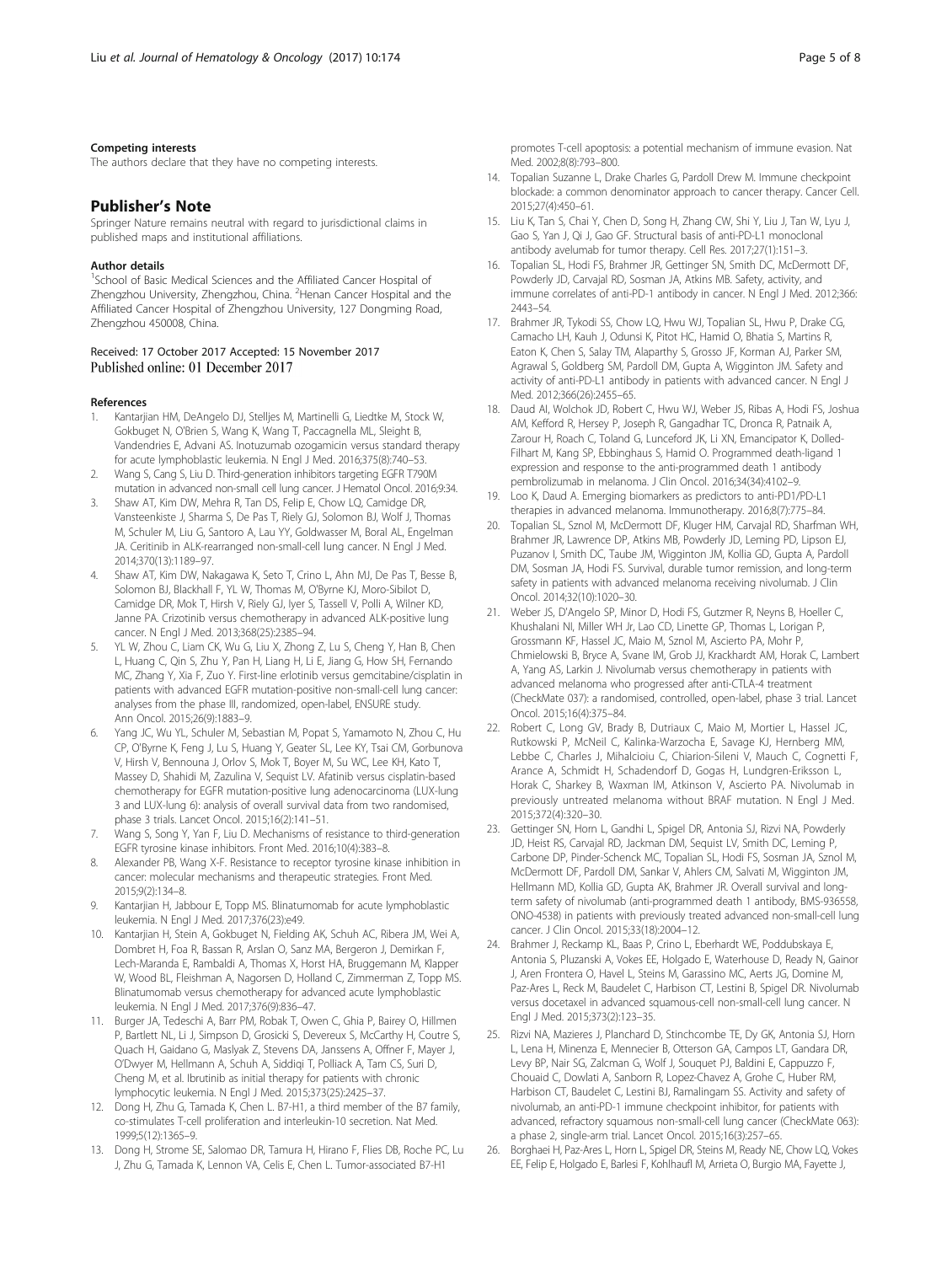<span id="page-5-0"></span>Lena H, Poddubskaya E, Gerber DE, Gettinger SN, Rudin CM, Rizvi N, Crino L, Blumenschein GR Jr, Antonia SJ, Dorange C, Harbison CT, Graf Finckenstein F, Brahmer JR. Nivolumab versus docetaxel in advanced nonsquamous nonsmall-cell lung cancer. N Engl J Med. 2015;373(17):1627–39.

- 27. Motzer RJ, Escudier B, McDermott DF, George S, Hammers HJ, Srinivas S, Tykodi SS, Sosman JA, Procopio G, Plimack ER, Castellano D, Choueiri TK, Gurney H, Donskov F, Bono P, Wagstaff J, Gauler TC, Ueda T, Tomita Y, Schutz FA, Kollmannsberger C, Larkin J, Ravaud A, Simon JS, LA X, Waxman IM, Sharma P, CheckMate I. Nivolumab versus everolimus in advanced renalcell carcinoma. N Engl J Med. 2015;373(19):1803–13.
- 28. Motzer RJ, Rini BI, McDermott DF, Redman BG, Kuzel TM, Harrison MR, Vaishampayan UN, Drabkin HA, George S, Logan TF, Margolin KA, Plimack ER, Lambert AM, Waxman IM, Hammers HJ. Nivolumab for metastatic renal cell carcinoma: results of a randomized phase II trial. J Clin Oncol. 2015;33(13):1430–7.
- 29. McDermott DF, Drake CG, Sznol M, Choueiri TK, Powderly JD, Smith DC, Brahmer JR, Carvajal RD, Hammers HJ, Puzanov I, Hodi FS, Kluger HM, Topalian SL, Pardoll DM, Wigginton JM, Kollia GD, Gupta A, McDonald D, Sankar V, Sosman JA, Atkins MB. Survival, durable response, and long-term safety in patients with previously treated advanced renal cell carcinoma receiving nivolumab. J Clin Oncol. 2015;33(18):2013–20.
- 30. Ansell SM. Nivolumab in the treatment of Hodgkin lymphoma. Clin Cancer Res. 2017;23(7):1623–6.
- 31. Younes A, Santoro A, Shipp M, Zinzani PL, Timmerman JM, Ansell S, Armand P, Fanale M, Ratanatharathorn V, Kuruvilla J. Nivolumab for classical Hodgkin's lymphoma after failure of both autologous stem-cell transplantation and brentuximab vedotin: a multicentre, multicohort, singlearm phase 2 trial. Lancet Oncol. 2016;17:1283–94.
- 32. Foran AE, Nadel HR, Lee AF, Savage KJ, Deyell RJ. Nivolumab in the treatment of refractory pediatric Hodgkin lymphoma. J Pediatr Hematol Oncol. 2017;39(5):e263–6.
- 33. Overman MJ, McDermott R, Leach JL, Lonardi S, Lenz HJ, Morse MA, Desai J, Hill A, Axelson M, Moss RA, Goldberg MV, Cao ZA, Ledeine JM, Maglinte GA, Kopetz S, Andre T. Nivolumab in patients with metastatic DNA mismatch repair-deficient or microsatellite instability-high colorectal cancer (CheckMate 142): an open-label, multicentre, phase 2 study. Lancet Oncol. 2017;18(9):1182–91.
- 34. Bellmunt J, Powles T, Vogelzang NJ. A review on the evolution of PD-1/PD-L1 immunotherapy for bladder cancer: the future is now. Cancer Treat Rev. 2017;54:58–67.
- 35. Sangro B, Park J-W, Cruz CMD, Anderson J, Lang L, Neely J, Shaw JW, Cheng A-L. A randomized, multicenter, phase 3 study of nivolumab vs sorafenib as first-line treatment in patients (pts) with advanced hepatocellular carcinoma (HCC): CheckMate-459. J Clin Oncol. 2016;34(15\_suppl):TPS4147.
- 36. Khunger M, Rakshit S, Pasupuleti V, Hernandez AV, Mazzone P, Stevenson J, Pennell NA, Velcheti V. Incidence of pneumonitis with use of programmed death 1 and programmed death-ligand 1 inhibitors in nonsmall cell lung cancer: a systematic review and meta-analysis of trials. Chest. 2017;152(2):271–81.
- 37. De Velasco G, Je Y, Bossé D, Awad MM, Ott PA, Moreira RB, Schutz F, Bellmunt J, Sonpavde GP, Hodi FS, Choueiri TK. Comprehensive metaanalysis of key immune-related adverse events from CTLA-4 and PD-1/PD-L1 inhibitors in cancer patients. Cancer Immunol Res. 2017;5(4):312–8.
- 38. Hamanishi J, Mandai M, Ikeda T, Minami M, Kawaguchi A, Murayama T, Kanai M, Mori Y, Matsumoto S, Chikuma S, Matsumura N, Abiko K, Baba T, Yamaguchi K, Ueda A, Hosoe Y, Morita S, Yokode M, Shimizu A, Honjo T, Konishi I. Safety and antitumor activity of anti-PD-1 antibody, Nivolumab, in patients with platinum-resistant ovarian cancer. J Clin Oncol. 2015; 33(34):4015–22.
- 39. Tsai K, Daud A. Nivolumab plus ipilimumab in the treatment of advanced melanoma. J Hematol Oncol. 2015;8:123.
- 40. Hsueh EC, Gorantla KC. Novel melanoma therapy. Exp Hematol Oncol. 2016;5(1):23.
- 41. Reck M, Rabe KF. Precision diagnosis and treatment for advanced non– small-cell lung cancer. N Engl J Med. 2017;377(9):849–61.
- 42. Reck M, Rodríguez-Abreu D, Robinson AG, Hui R, Csőszi T, Fülöp A, Gottfried M, Peled N, Tafreshi A, Cuffe S, O'Brien M, Rao S, Hotta K, Leiby MA, Lubiniecki GM, Shentu Y, Rangwala R, Brahmer JR. Pembrolizumab versus chemotherapy for PD-L1–positive non–small-cell lung cancer. N Engl J Med. 2016;375(19):1823–33.
- 43. Dholaria B, Hammond W, Shreders A, Lou Y. Emerging therapeutic agents for lung cancer. J Hematol Oncol. 2016;9:138.
- 44. Ma W, Gilligan BM, Yuan J, Li T. Current status and perspectives in translational biomarker research for PD-1/PD-L1 immune checkpoint blockade therapy. J Hematol Oncol. 2016;9:47.
- 45. Falchi L, Sawas A, Deng C, Amengual JE, Colbourn DS, Lichtenstein EA, Khan KA, Schwartz LH, O'Connor OA. High rate of complete responses to immune checkpoint inhibitors in patients with relapsed or refractory Hodgkin lymphoma previously exposed to epigenetic therapy. J Hematol Oncol. 2016;9(1):132.
- 46. Fuchs CS, Doi T, Jang RW-J, Muro K, Satoh T, Machado M, Sun W, Jalal SI, Shah MA, Metges J-P, Garrido M, Golan T, Mandala M, Wainberg ZA, Catenacci DVT, Bang Y-J, Wang J, Koshiji M, Dalal RP, Yoon HH. KEYNOTE-059 cohort 1: efficacy and safety of pembrolizumab (pembro) monotherapy in patients with previously treated advanced gastric cancer. J Clin Oncol. 2017;35(15\_suppl):4003.
- 47. Bang Y-J, Muro K, Fuchs CS, Golan T, Geva R, Hara H, Jalal SI, Borg C, Doi T, Wainberg ZA, Wang J, Koshiji M, Dalal RP, Chung HC. KEYNOTE-059 cohort 2: safety and efficacy of pembrolizumab (pembro) plus 5-fluorouracil (5-FU) and cisplatin for first-line (1L) treatment of advanced gastric cancer. J Clin Oncol. 2017;35(15\_suppl):4012.
- 48. Goel G, Sun W. Advances in the management of gastrointestinal cancers–an upcoming role of immune checkpoint blockade. J Hematol Oncol. 2015;8:86.
- 49. Chen K-H, Yuan C-T, Tseng L-H, Shun C-T, Yeh K-H. Case report: mismatch repair proficiency and microsatellite stability in gastric cancer may not predict programmed death-1 blockade resistance. J Hematol Oncol. 2016;9(1):29.
- 50. McCaughan GJB, Fulham MJ, Mahar A, Soper J, Hong AM, Stalley PD, Tattersall MHN, Bhadri VA. Programmed cell death-1 blockade in recurrent disseminated Ewing sarcoma. J Hematol Oncol. 2016;9(1):48.
- 51. Zinzani PL, Ribrag V, Moskowitz CH, Michot JM, Kuruvilla J, Balakumaran A, Zhang Y, Chlosta S, Shipp MA, Armand P. Safety and tolerability of pembrolizumab in patients with relapsed/refractory primary mediastinal large B-cell lymphoma. Blood. 2017;130(3):267–70.
- 52. Nghiem PT, Bhatia S, Lipson EJ, Kudchadkar RR, Miller NJ, Annamalai L, Berry S, Chartash EK, Daud A, Fling SP, Friedlander PA, Kluger HM, Kohrt HE, Lundgren L, Margolin K, Mitchell A, Olencki T, Pardoll DM, Reddy SA, Shantha EM, Sharfman WH, Sharon E, Shemanski LR, Shinohara MM, Sunshine JC, Taube JM, Thompson JA, Townson SM, Yearley JH, Topalian SL, et al. PD-1 blockade with Pembrolizumab in advanced Merkel-cell carcinoma. N Engl J Med. 2016;374(26):2542–52.
- 53. Sidaway P. Bladder cancer: Atezolizumab effective against advanced-stage disease. Nat Rev Urol. 2016;13(5):238.
- 54. Sidaway P. Urological cancer: atezolizumab effective against advanced disease. Nat Rev Clin Oncol. 2016;13(5):266.
- 55. Sidaway P. Bladder cancer: Atezolizumab: an alternative to cisplatin? Nat Rev Urol. 2017;14(2):67.
- 56. Sidaway P. Urological cancer: atezolizumab: an alternative to cisplatin? Nat Rev Clin Oncol. 2017;14(3):139.
- 57. Balar AV, Galsky MD, Rosenberg JE, Powles T, Petrylak DP, Bellmunt J, Loriot Y, Necchi A, Hoffman-Censits J, Perez-Gracia JL, Dawson NA, van der Heijden MS, Dreicer R, Srinivas S, Retz MM, Joseph RW, Drakaki A, Vaishampayan UN, Sridhar SS, Quinn DI, Duran I, Shaffer DR, Eigl BJ, Grivas PD, Yu EY, Li S, Kadel EE 3rd, Boyd Z, Bourgon R, Hegde PS, et al. Atezolizumab as first-line treatment in cisplatin-ineligible patients with locally advanced and metastatic urothelial carcinoma: a single-arm, multicentre, phase 2 trial. Lancet. 2017;389(10064):67–76.
- 58. Fehrenbacher L, Spira A, Ballinger M, Kowanetz M, Vansteenkiste J, Mazieres J, Park K, Smith D, Artal-Cortes A, Lewanski C, Braiteh F, Waterkamp D, He P, Zou W, Chen DS, Yi J, Sandler A, Rittmeyer A, Group PS. Atezolizumab versus docetaxel for patients with previously treated non-small-cell lung cancer (POPLAR): a multicentre, open-label, phase 2 randomised controlled trial. Lancet. 2016;387(10030):1837–46.
- 59. Inman BA, Longo TA, Ramalingam S, Harrison MR. Atezolizumab: a PD-L1 blocking antibody for bladder cancer. Clin Cancer Res. 2017;23(8):1886–90.
- 60. Rittmeyer A, Barlesi F, Waterkamp D, Park K, Ciardiello F, von Pawel J, Gadgeel SM, Hida T, Kowalski DM, Dols MC, Cortinovis DL, Leach J, Polikoff J, Barrios C, Kabbinavar F, Frontera OA, De Marinis F, Turna H, Lee JS, Ballinger M, Kowanetz M, He P, Chen DS, Sandler A, Gandara DR, Group OAKS. Atezolizumab versus docetaxel in patients with previously treated non-small-cell lung cancer (OAK): a phase 3, open-label, multicentre randomised controlled trial. Lancet. 2017;389(10066):255–65.
- 61. Rosenberg JE, Hoffman-Censits J, Powles T, van der Heijden MS, Balar AV, Necchi A, Dawson N, O'Donnell PH, Balmanoukian A, Loriot Y, Srinivas S,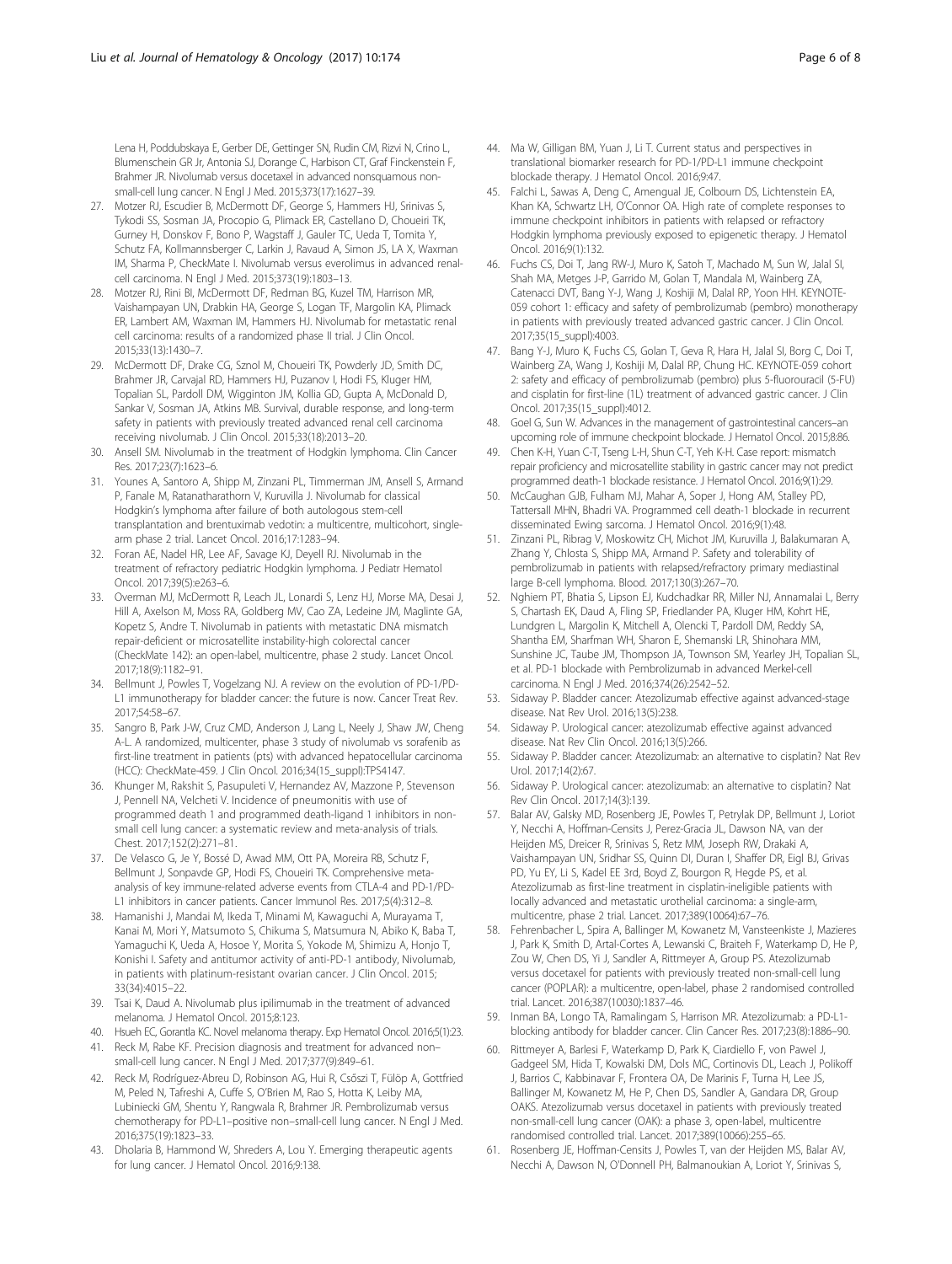<span id="page-6-0"></span>Retz MM, Grivas P, Joseph RW, Galsky MD, Fleming MT, Petrylak DP, Perez-Gracia JL, Burris HA, Castellano D, Canil C, Bellmunt J, Bajorin D, Nickles D, Bourgon R, Frampton GM, Cui N, Mariathasan S, Abidoye O, Fine GD, et al. Atezolizumab in patients with locally advanced and metastatic urothelial carcinoma who have progressed following treatment with platinum-based chemotherapy: a single-arm, multicentre, phase 2 trial. Lancet. 2016; 387(10031):1909–20.

- 62. McDermott DF, Sosman JA, Sznol M, Massard C, Gordon MS, Hamid O, Powderly JD, Infante JR, Fassò M, Wang YV, Zou W, Hegde PS, Fine GD, Powles T. Atezolizumab, an anti–programmed death-ligand 1 antibody, in metastatic renal cell carcinoma: long-term safety, clinical activity, and immune correlates from a phase Ia study. J Clin Oncol. 2016;34(8):833–42.
- 63. Massard C, Gordon MS, Sharma S, Rafii S, Wainberg ZA, Luke J, Curiel TJ, Colon-Otero G, Hamid O, Sanborn RE, O'Donnell PH, Drakaki A, Tan W, Kurland JF, Rebelatto MC, Jin X, Blake-Haskins JA, Gupta A, Segal NH. Safety and efficacy of durvalumab (MEDI4736), an anti-programmed cell death Ligand-1 immune checkpoint inhibitor, in patients with advanced Urothelial bladder cancer. J Clin Oncol. 2016;34(26):3119–25.
- 64. Brower V. Anti-PD-L1 inhibitor durvalumab in bladder cancer. Lancet Oncol. 2016;17(7):e275.
- 65. Antonia SJ, Villegas A, Daniel D, Vicente D, Murakami S, Hui R, Yokoi T, Chiappori A, Lee KH, de Wit M, Cho BC, Bourhaba M, Quantin X, Tokito T, Mekhail T, Planchard D, Kim YC, Karapetis CS, Hiret S, Ostoros G, Kubota K, Gray JE, Paz-Ares L, de Castro CJ, Wadsworth C, Melillo G, Jiang H, Huang Y, Dennis PA, Ozguroglu M, et al. Durvalumab after chemoradiotherapy in stage III non-small-cell lung cancer. N Engl J Med. 2017;377 [https://doi.org/](http://dx.doi.org/10.1056/NEJMoa1709937) [10.1056/NEJMoa1709937](http://dx.doi.org/10.1056/NEJMoa1709937).
- 66. Sidaway P. Skin cancer: avelumab effective against Merkel-cell carcinoma. Nat Rev Clin Oncol. 2016;13(11):652.
- 67. Kaufman HL, Russell J, Hamid O, Bhatia S, Terheyden P, D'Angelo SP, Shih KC, Lebbe C, Linette GP, Milella M, Brownell I, Lewis KD, Lorch JH, Chin K, Mahnke L, von Heydebreck A, Cuillerot JM, Nghiem P. Avelumab in patients with chemotherapy-refractory metastatic Merkel cell carcinoma: a multicentre, single-group, open-label, phase 2 trial. Lancet Oncol. 2016; 17(10):1374–85.
- 68. Heery CR, O'Sullivan-Coyne G, Madan RA, Cordes L, Rajan A, Rauckhorst M, Lamping E, Oyelakin I, Marte JL, Lepone LM, Donahue RN, Grenga I, Cuillerot JM, Neuteboom B, Heydebreck AV, Chin K, Schlom J, Gulley JL. Avelumab for metastatic or locally advanced previously treated solid tumours (JAVELIN solid tumor): a phase 1a, multicohort, dose-escalation trial. Lancet Oncol. 2017;18(5):587–98.
- 69. Gulley JL, Rajan A, Spigel DR, Iannotti N, Chandler J, Wong DJL, Leach J, Edenfield WJ, Wang D, Grote HJ, Heydebreck A, Chin K, Cuillerot J-M, Kelly K. Avelumab for patients with previously treated metastatic or recurrent non-small-cell lung cancer (JAVELIN solid tumor): dose-expansion cohort of a multicentre, open-label, phase 1b trial. Lancet Oncol. 18(5):599–610.
- 70. Alsaab HO, Sau S, Alzhrani R, Tatiparti K, Bhise K, Kashaw SK, Iyer AK. PD-1 and PD-L1 checkpoint signaling inhibition for cancer immunotherapy: mechanism, combinations, and clinical outcome. Front Pharmacol. 2017;8:561.
- 71. Alexander GS, Palmer JD, Tuluc M, Lin J, Dicker AP, Bar-Ad V, Harshyne LA, Louie J, Shaw CM, Hooper DC, Lu B. Immune biomarkers of treatment failure for a patient on a phase I clinical trial of pembrolizumab plus radiotherapy. J Hematol Oncol. 2016;9:96.
- 72. Postow MA, Chesney J, Pavlick AC, Robert C, Grossmann K, McDermott D, Linette GP, Meyer N, Giguere JK, Agarwala SS. Nivolumab and ipilimumab versus ipilimumab in untreated melanoma. N Engl J Med. 2015;372:2006–17.
- 73. Wolchok JD, Chiarion-Sileni V, Gonzalez R, Rutkowski P, Grob J-J, Cowey CL, Lao CD, Wagstaff J, Schadendorf D, Ferrucci PF, Smylie M, Dummer R, Hill A, Hogg D, Haanen J, Carlino MS, Bechter O, Maio M, Marquez-Rodas I, Guidoboni M, McArthur G, Lebbé C, Ascierto PA, Long GV, Cebon J, Sosman J, Postow MA, Callahan MK, Walker D, Rollin L, et al. Overall survival with combined nivolumab and ipilimumab in advanced melanoma. N Engl J Med. 2017;377(14):1345–56.
- 74. Hellmann MD, Rizvi NA, Goldman JW, Gettinger SN, Borghaei H, Brahmer JR, Ready NE, Gerber DE, Chow LQ, Juergens RA, Shepherd FA, Laurie SA, Geese WJ, Agrawal S, Young TC, Li X, Antonia SJ. Nivolumab plus ipilimumab as first-line treatment for advanced non-small-cell lung cancer (CheckMate 012): results of an open-label, phase 1, multicohort study. Lancet Oncol. 18(1):31–41.
- 75. Rizvi NA, Hellmann MD, Brahmer JR, Juergens RA, Borghaei H, Gettinger S, Chow LQ, Gerber DE, Laurie SA, Goldman JW, Shepherd FA, Chen AC, Shen

Y, Nathan FE, Harbison CT, Antonia S. Nivolumab in combination with platinum-based doublet chemotherapy for first-line treatment of advanced non–small-cell lung cancer. J Clin Oncol. 2016;34(25):2969–79.

- 76. Langer CJ, Gadgeel SM, Borghaei H, Papadimitrakopoulou VA, Patnaik A, Powell SF, Gentzler RD, Martins RG, Stevenson JP, Jalal SI, Panwalkar A, Yang JC, Gubens M, Sequist LV, Awad MM, Fiore J, Ge Y, Raftopoulos H, Gandhi L, Investigators K. Carboplatin and pemetrexed with or without pembrolizumab for advanced, non-squamous non-small-cell lung cancer: a randomised, phase 2 cohort of the open-label KEYNOTE-021 study. Lancet Oncol. 2016;17(11):1497–508.
- 77. Wallin JJ, Bendell JC, Funke R, Sznol M, Korski K, Jones S, Hernandez G, Mier J, He X, Hodi FS, Denker M, Leveque V, Canamero M, Babitski G, Koeppen H, Ziai J, Sharma N, Gaire F, Chen DS, Waterkamp D, Hegde PS, McDermott DF. Atezolizumab in combination with bevacizumab enhances antigenspecific T-cell migration in metastatic renal cell carcinoma. Nat Commun. 2016;7:12624.
- 78. Ahn M-J, Sun J-M, Lee S-H, Ahn JS, Park K, TKI EGFR. Combination with immunotherapy in non-small cell lung cancer. Expert Opin Drug Saf. 2017;16(4):465–9.
- 79. Gibbons DL, Chow LQ, Kim DW, Kim SW, Yeh T, Song X, Jiang H, Taylor R, Karakunnel J, Creelan B. 57O efficacy, safety and tolerability of MEDI4736 (durvalumab [D]), a human IgG1 anti-programmed cell death-ligand-1 (PD-L1) antibody, combined with gefitinib (G): a phase I expansion in TKI-naïve patients (pts) with EGFR mutant NSCLC. J Thorac Oncol. 2016;11(4):S79.
- 80. Ma BBY, Rudin CM, Cervantes A, Dowlati A, Costa D, Schmid P, Heist R, Villaflor VM, Sarkar I, Huseni MA, Foster P, O'Hear C, Gettinger S, Besse B. 441O preliminary safety and clinical activity of erlotinib plus atezolizumab from a phase Ib study in advanced NSCLC. Ann Oncol. 2016;27(suppl\_9): mdw594. 005-mdw594.005
- 81. Vacchelli E, Aranda F, Eggermont A, Sautès-Fridman C, Tartour E, Kennedy EP, Platten M, Zitvogel L, Kroemer G, Galluzzi L. Trial watch: IDO inhibitors in cancer therapy. OncoImmunology. 2014;3(10):e957994.
- 82. Zakharia Y, McWilliams R, Shaheen M, Grossman K, Drabick J, Milhem M, Rixie O, Khleif S, Lott R, Kennedy E, Munn D, Vahanian N, Link C. Abstract CT117: interim analysis of the phase 2 clinical trial of the IDO pathway inhibitor indoximod in combination with pembrolizumab for patients with advanced melanoma. Cancer Res. 2017;77(13 Supplement):CT117.
- 83. Papaemmanuil E, Gerstung M, Bullinger L, Gaidzik VI, Paschka P, Roberts ND, Potter NE, Heuser M, Thol F, Bolli N, Gundem G, Van Loo P, Martincorena I, Ganly P, Mudie L, McLaren S, O'Meara S, Raine K, Jones DR, Teague JW, Butler AP, Greaves MF, Ganser A, Döhner K, Schlenk RF, Döhner H, Campbell PJ. Genomic classification and prognosis in acute myeloid leukemia. N Engl J Med. 2016;374(23):2209–21.
- 84. Beaver JA, Tzou A, Blumenthal GM, McKee AE, Kim G, Pazdur R, Philip R, An FDA. Perspective on the regulatory implications of complex signatures to predict response to targeted therapies. Clin Cancer Res. 2017;23(6):1368–72.
- 85. Philip R, Carrington L, Chan M. US FDA perspective on challenges in codeveloping in vitro companion diagnostics and targeted cancer therapeutics. Bioanalysis. 2011;3(4):383–9.
- 86. Tsang JY, WL A, Lo KY, Ni YB, Hlaing T, Hu J, Chan SK, Chan KF, Cheung SY, Tse GM. PD-L1 expression and tumor infiltrating PD-1+ lymphocytes associated with outcome in HER2+ breast cancer patients. Breast Cancer Res Treat. 2017;162(1):19–30.
- 87. Tsao MS, Le Teuff G, Shepherd FA, Landais C, Hainaut P, Filipits M, Pirker R, Le Chevalier T, Graziano S, Kratze R, Soria JC, Pignon JP, Seymour L, Brambilla E. PD-L1 protein expression assessed by immunohistochemistry is neither prognostic nor predictive of benefit from adjuvant chemotherapy in resected non-small cell lung cancer. Ann Oncol. 2017;28:882–9.
- Tsutsumi S, Saeki H, Nakashima Y, Ito S, Oki E, Morita M, Oda Y, Okano S Maehara Y. PD-L1 expression at tumor invasive front is associated with EMT and poor prognosis in esophageal squamous cell carcinoma. Cancer Sci. 2017; 118(6):1119–27.
- 89. Diggs LP, Hsueh EC. Utility of PD-L1 immunohistochemistry assays for predicting PD-1/PD-L1 inhibitor response. Biomarker Res. 2017;5(1):12.
- 90. Wolchok JD, Hoos A, O'Day S, Weber JS, Hamid O, Lebbe C, Maio M, Binder M, Bohnsack O, Nichol G, Humphrey R, Hodi FS. Guidelines for the evaluation of immune therapy activity in solid tumors: immune-related response criteria. Clin Cancer Res. 2009;15(23):7412–20.
- 91. Chen Y, Wang Q, Shi B, Xu P, Hu Z, Bai L, Zhang X. Development of a sandwich ELISA for evaluating soluble PD-L1 (CD274) in human sera of